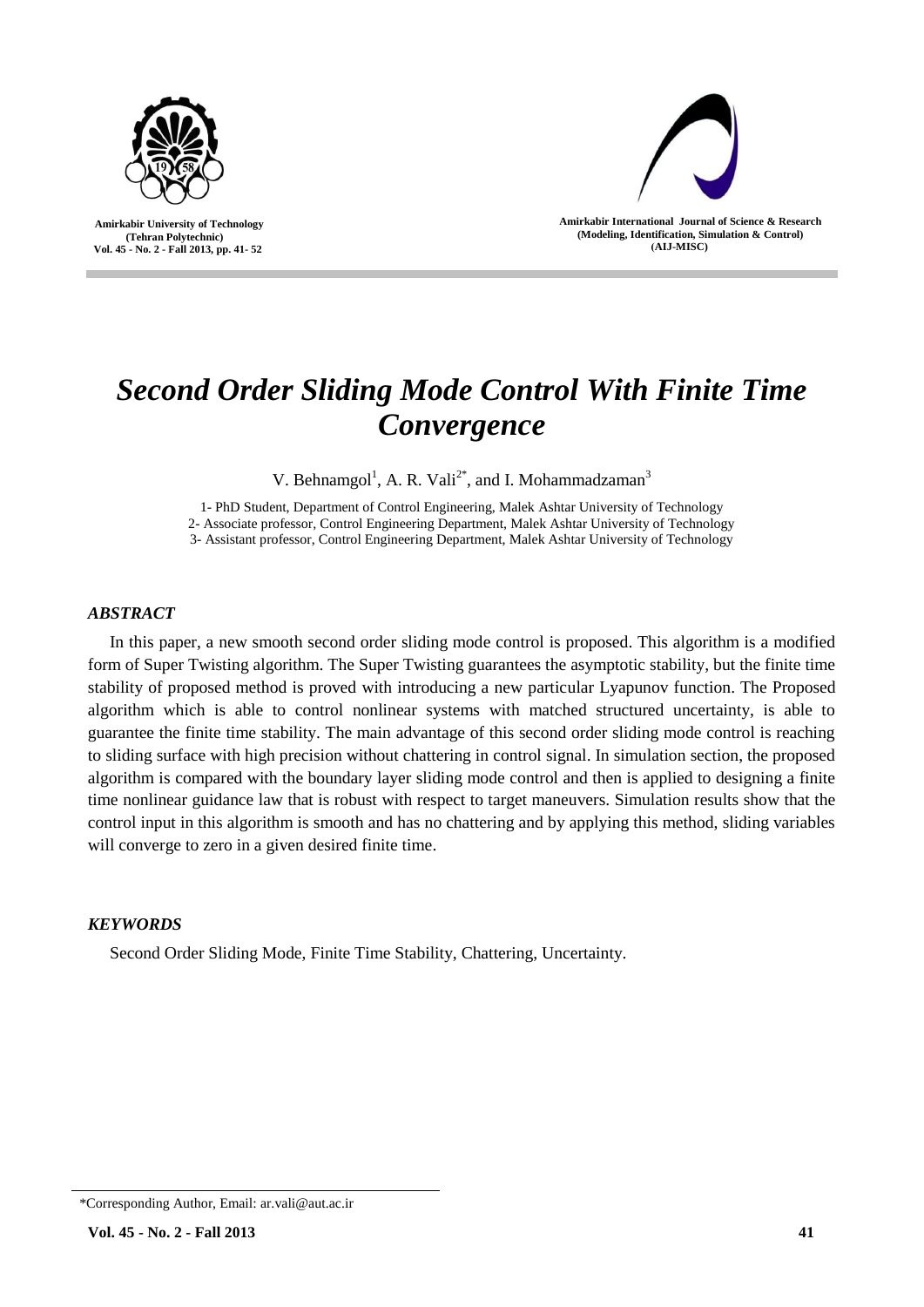# **1. INTRODUCTION**

Sliding mode control is known to be robust against parameter uncertainties and external disturbances. This approach has been recognized as one of the efficient tools to design robust controllers for complex high-order nonlinear dynamic plants operating under various uncertain conditions. The major advantage of sliding mode is the low sensitivity to plant parameter variations and disturbances. Sliding mode control enables the decoupling of the overall system motion into independent partial components of lower dimensions, which reduces the complexity of feedback design. Traditional sliding mode control or variable structure control has some intrinsic problems, such as discontinuous control that often yields chattering in control input [1]. Chattering may excite unmolded high frequency dynamics, which degrades the performance of the system and may even lead to instability [2].

One approach to eliminate chattering in control signal is to use a continuous approximation of the discontinuous sliding mode controller. Continuous approximation leads to tracking to within a guaranteed precision rather than perfect tracking [1]. Another approach to cope with this problem and achieve higher accuracy is high order sliding mode control. HOSM has two important features that make it a better choice in designing proper controllers. It improves the accuracy of the design, which is a very important issue, and may provide a continuous control signal. Higher order sliding mode generalizes the standard SM idea, seeking to zeroing not just the sliding variable but also some of its time derivatives. In particular, second order sliding modes (2-SM) would provide for zeroing the sliding variable and its first time derivative. Hence, 2-SM algorithms synthesize a discontinuous control  $\vec{u}$  with  $\vec{u}$ continuous; therefore, reducing chattering and avoiding strong mechanical efforts while preserving 1-SM advantages. As shown in Fig. 1, in the first order sliding mode algorithm sliding takes place on the  $S = 0$  axis, while Fig. 2 shows that in the second order sliding mode algorithm sliding will take place at the origin only [3], [4].

In [5] higher order sliding mode control techniques, in specific ''prescribed convergence law'', ''quasi continuous'' and ''super twisting'' control algorithms, are used to robustly stabilize the glucose concentration level of a diabetic patient in the presence of parameter variations and meal disturbance. In [6], a new smooth second order sliding mode method for systems with relative degree one was proposed and asymptotic stability of this algorithm was proved. In [7] finite time second order sliding mode was proposed for removing chattering

in systems with relative degree two. In [8] a second order sliding mode controller was designed for uncertain linear systems with parametric uncertainty and [3] studied the applicability of "sub-optimal", "twisting", "supertwisting'' and ''with a prescribed law of variation'' algorithms of second order sliding mode control strategies to a wind energy conversion system, which present finite time convergence, robustness, chattering and mechanical stress reduction, and are of quite simple online operation and implementation. In [9] a second order discrete sliding mode control approach was used for the temperature control of a chemical reactor.



**Fig. 1. 1-SMC** reaching phase (Sliding takes place on the  $S = 0$  axis)



**Fig. 2. 2-SMC reaching phase (Sliding takes place in the origin only)** 

Recently finite time stability and finite time control have been constructed for some systems [10]. Finite time stable systems might enjoy not only faster convergence but also better robustness and disturbance rejection properties [11]. In [12], a Lyapunov stability theorem has been presented for testing finite time stability of a double integrator system by continuous, unbounded or bounded, state feedback control law. Finite time stability of guidance systems have been demonstrated in [13]. This paper cannot guaranty the convergence of the LOS rate to zero in the finite time and only analyze the stability of the guidance system in a short time. In [14], a nonlinear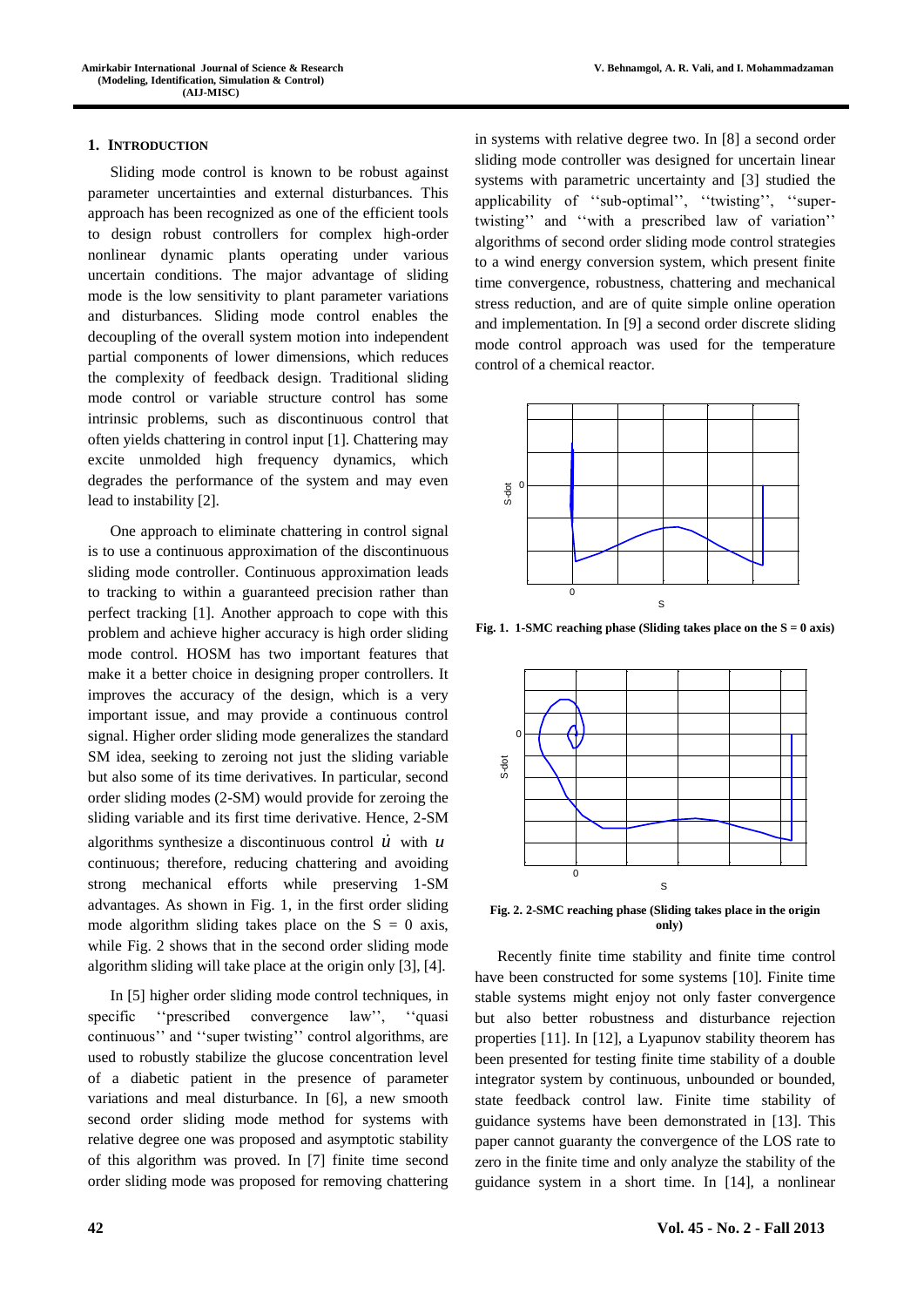guidance scheme with finite time convergence based on Lyapunov scalar differential inequality was developed. In [15], a new smooth second order sliding mode was proposed and its finite time stability was proved using homogeneity based technique for interceptor guidance system. In this reference the control signal needs more complicated calculations and the sliding surface is defined specially using relative range that being unable to meet zero until zeroing range and has not any benefits of the finite time stability.

In this paper, a new finite time second order sliding mode algorithm is proposed. Finite time convergence is proved using a new Lyapunov function. This algorithm out performs the boundary layer method and its finite time stability is verified through a simulation example. This algorithm is used for design a smooth finite time guidance law.

The paper is organized as follows. In section 2, the conventional first order and second order sliding mode control algorithms is introduced. Section 3 presents the new finite time second order sliding mode control. In section 4 simulation results are presented. Conclusions are reported in section 5.

#### **2. SLIDING MODE CONTROL**

Consider a first order nonlinear system

$$
\dot{x} = f(x) + u + w \quad , |w| \le \alpha \tag{1}
$$

where  $f(x)$  is a known nonlinear part, and w is a bounded uncertainty. With considering  $x_e = 0$  as equilibrium point, the control objective is zeroing state variable. Let us introduce a sliding variable [1]

 $S = x$ (2)

Assume that  $u$  in equation  $(1)$  is a control input, and must be designed such that this system has the desired properties. Due to introducing sliding variable (2), if  $S = 0$ , then  $x = 0$  is obtained, and finally the variable x has the desired properties. Conventional first order sliding mode control makes variable *S* equal to zero in finite time and then maintain the condition  $S = 0$  for all future time. Typical sliding mode control consists of a reaching mode, during which the sliding variable *S* moves to the sliding surface  $S = 0$ , and a sliding mode, during which the sliding variable is confined to the sliding surface and the sliding variable has no variation from sliding surface in system without uncertainty. Let us take the control input as [1]:

$$
u = u_{eq} + u_{reaching} \tag{3}
$$

 $u_{eq}$  is the equivalent control determined to cancel the known terms on the first derivation of sliding variable in system without uncertainty as [1]:

$$
\dot{S} = f(x) + u_{eq} = 0 \implies u_{eq} = -f(x)
$$
 (4)

If there is no uncertainty in the system,  $u = u_{eq}$  will maintain the system in the sliding surface. Now, let us consider the case where uncertainties exist. In conventional sliding mode control the reaching control is selected by [1]:

$$
u_{reching} = -KSign(S)
$$
 (5)

A sufficient condition to guarantee the finite time attractiveness of sliding surface  $S = 0$  for  $S \neq 0$ , is to ensure [16]:

$$
\dot{V} = S\dot{S} \le -\eta |S| \tag{6}
$$

where  $\eta$  is a strictly positive constant, which implies that [16]:

$$
t_{reach} \le \frac{|S(0)|}{\eta} \tag{7}
$$

In order to satisfy the sliding condition (6) despite uncertainty on the dynamics system (1), substituting equations (2) and (5) into equation (6) to obtain

$$
K \ge \eta + \frac{x}{|x|}(w) \tag{8}
$$

By choosing  $K$  in (8) to be large enough, we can now guarantee that (8) is verified. So we let

$$
K = \eta + \alpha \tag{9}
$$

where  $\alpha$  denotes the bound of  $w$ . By substituting equations (4), (5) and (9) into equation (3), the control input signal is given as

$$
u = -f(x) + (\eta + \alpha)Sign(x)
$$
 (10)

It is certain from equation (7) that the trajectory of *x* converges to the manifold  $S = 0$  at some finite time and it will be confined to that manifold for all the future time [1].

The sliding mode controller (10) contains the discontinuous nonlinear function *Sign*(.). This nonlinearity can cause the chattering problem due to delays or imperfections in the switching devices [1], [2]. To eliminate the chattering in control input, the higher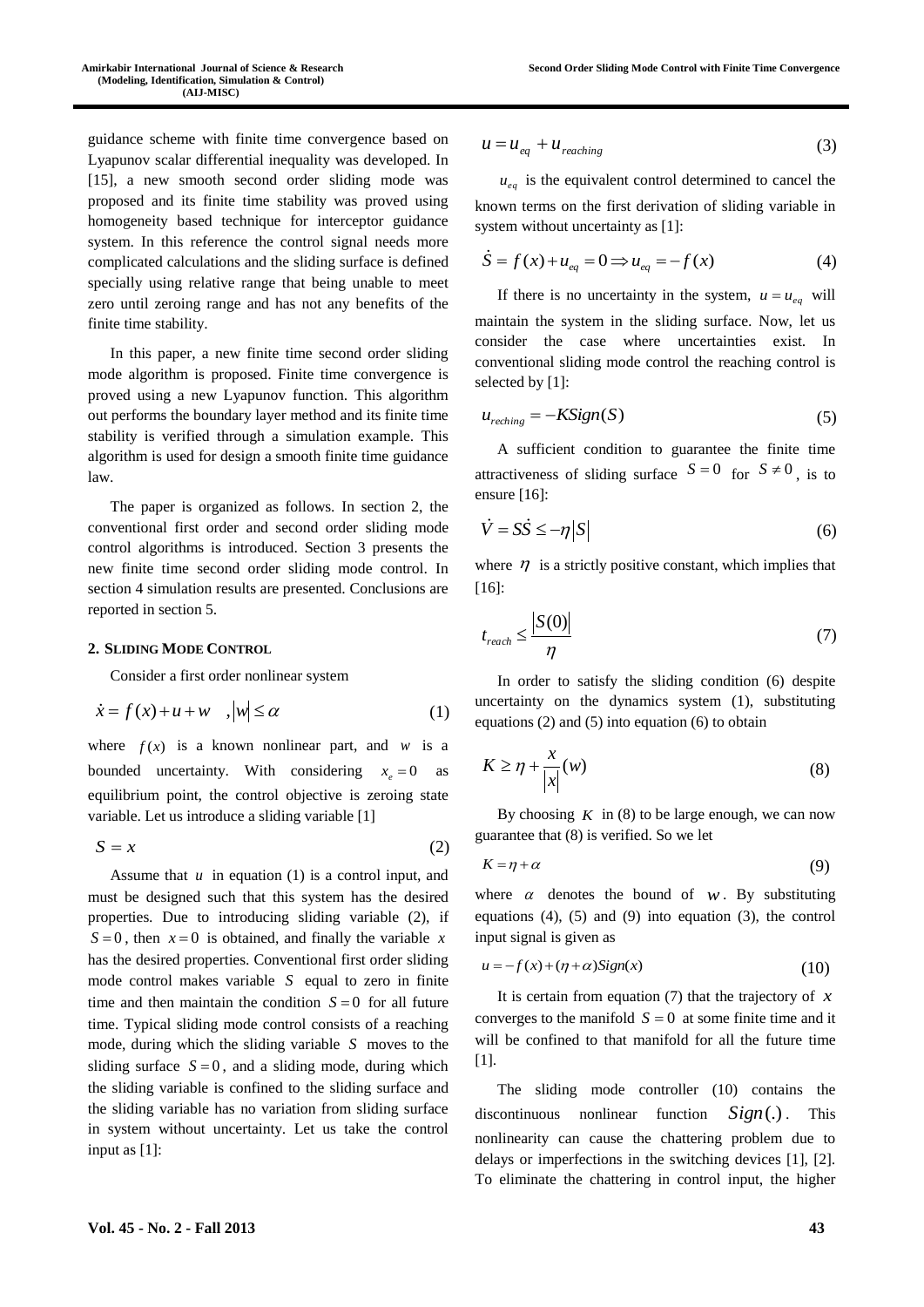order sliding modes generalize the conventional sliding mode idea, seeking to zero not just the sliding variable but also some of its time derivatives. In particular, second order sliding mode would provide for the zeroing of the sliding variable and its first time derivative in finite time, through discontinuous control action acting on its second time derivative, being sliding variable of relative degree 2 or 1. Hence, second order sliding mode algorithms synthesis a discontinuous controller  $\dot{u}(t)$  which makes  $S = \dot{S} = 0$ , with controller  $u(t)$  continuous; therefore, reducing chattering and avoiding strong mechanical efforts while preserving conventional sliding mode control advantages [5], [3] and [4].

Prescribed law of variation (PLV) in the class of second order sliding mode algorithms is the control action depends on a function  $g(S)$  determined during the design process, and the convergence properties are strictly related to it. The function must be continuous and smooth everywhere. The control law and the chosen function are [5]:

$$
\dot{u}_{reching} = -V_M Sign(\dot{S} - g(S))
$$
  
 
$$
g(S) = -\gamma |S|^{1/2} Sign(S), \gamma > 0
$$
 (11)

It should be noticed that the algorithm needs not just *S* to be known, but also its time derivative and the value of  $g(S)$ . This controller trajectory in the phase plane is shown in Fig. 3.



**Fig. 3. PLV controller trajectory in the phase plane**

In Sub-optimal (SO) algorithm, trajectories in the  $S - \dot{S}$  plane are confined within limit parabolic arcs which include the origin, so the convergence behavior may include twisting around the origin, ''bouncing'' on the  $S$  axis or a combination of both. The control law may be written as [3]:

$$
\dot{u}_{reching} = -\gamma V_M \text{Sign}(S - \frac{S_M}{2})
$$
\n(12)

where  $S_M$  is variable and corresponds to the last external value of the sliding variable. This algorithm requires the ability to detect the zeros of  $\dot{S}$ , and the corresponding values of  $S$  in those instants,  $S_M$ . The two possible trajectories of the sub-optimal algorithm in the phase plane are shown in Fig. 4.



**Fig. 4. The two possible trajectories of the sub-optimal algorithm in the phase plane**

The twisting (T) algorithm is characterized by the manner in which its trajectories converge to the origin in the sliding plane  $S - \dot{S}$ . The knowledge of the signs of S and  $\dot{S}$  is needed, and the control law is given by [3]:<br>  $\dot{u}_{reching} = -r_1 Sign(S) - r_2Sign(\dot{S}), r_1 > r_2 > 0$ 

$$
\dot{u}_{reching} = -r_1 \text{Sign}(S) - r_2 \text{Sign}(S), r_1 > r_2 > 0 \tag{13}
$$

The trajectory of the twisting algorithm in the phase plane is shown in Fig. 5.



**Fig. 5. Twisting controller trajectory in the phase plane**

Super twisting is a second order algorithm developed to reduce chattering in systems with Relative Degree 1, by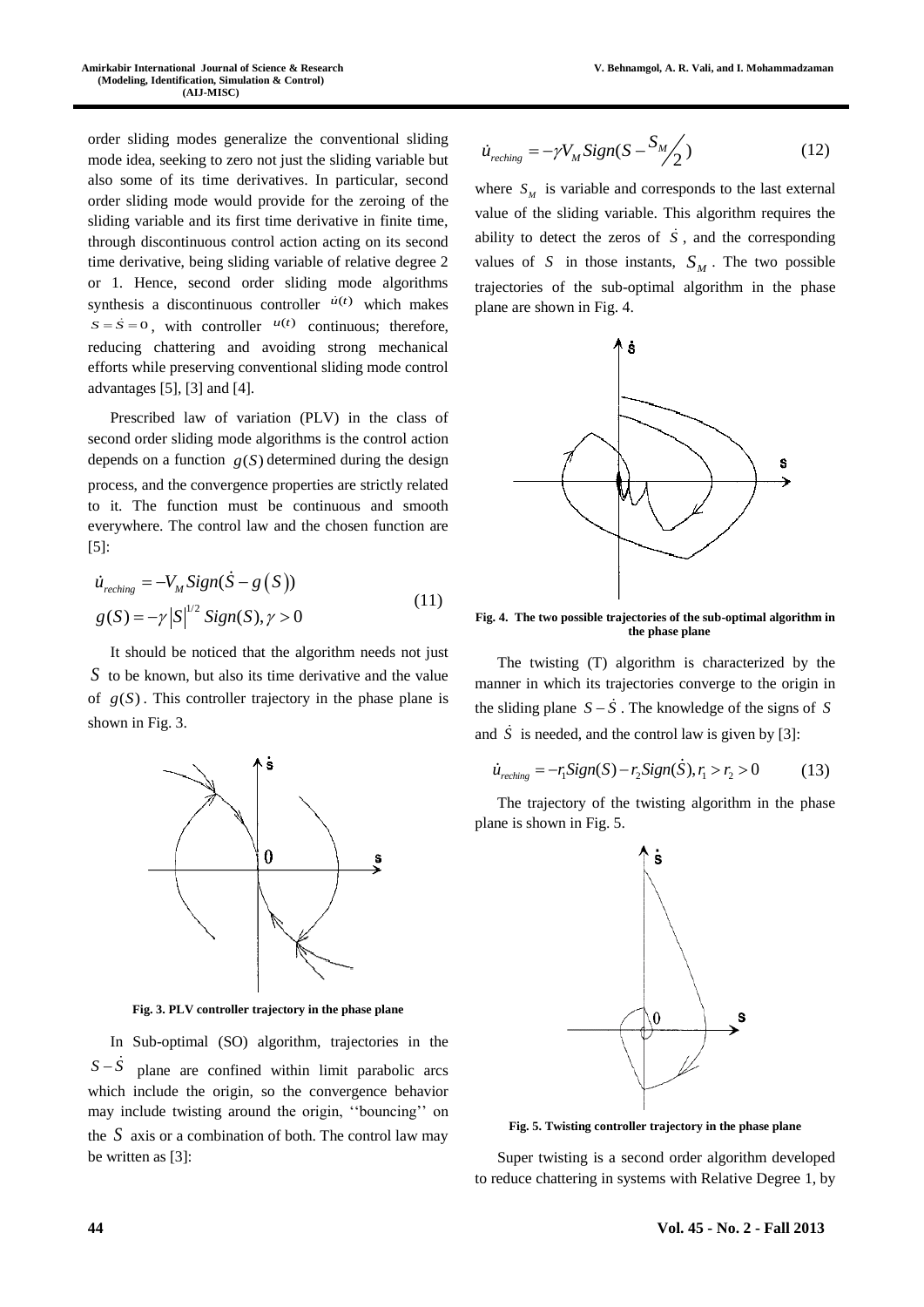using an integral state in the control, and with the great advantage of not requiring information of *S* . The trajectories converge to the origin of the sliding plane turning around it in a typical way. The control law is described by two terms, one discontinuous defined by its time derivative, and the other, a continuous function of sliding variable activated only during the reaching phase [3]:

$$
u_{reaching} = -u_1(t) - k_1 |S|^{\gamma} \text{Sign}(S); 0 < \gamma < 1
$$
  
\n
$$
\dot{u}_1(t) = k_2 \text{Sign}(S) \tag{14}
$$

However, control signal in the Super Twisting control algorithm is not smooth and guarantee the asymptotic stability. This controller trajectory in the phase plane is shown in Fig. 6 [4].



**Fig. 6. Super Twisting controller trajectory in the phase plane**

#### **3. NEW SECOND ORDER SLIDING MODE**

We introduce a new finite time stable second order algorithm. To guarantee the finite time attractiveness of  $S = 0$  for  $S \neq 0$ , we use the following Theorem.

Theorem 1: The reaching term of control input

$$
u_{reching} = -\beta_1 Sign(S) - \beta_2 \int Sign(S)d\tau
$$
 (15)

with  $\beta_2(\alpha - \beta_1) + \eta = 0$  provides for the finite time convergence sliding variable.

Proof: Substituting equations (4) and (15) into the (3) and by putting the resulted equation in the (1) and (2), the sliding variable dynamics yields

$$
\dot{S} = -\beta_1 Sign(S) - \beta_2 \int Sign(S)d\tau + w \tag{16}
$$

The system (16) can be equivalently presented by a system of two first order equations:

$$
\begin{cases}\n\dot{\xi}_1 = -\beta_1 \text{Sign}(\xi_1) + \xi_2 + w, & \xi_1 = S \tag{17} \\
\dot{\xi}_2 = -\beta_2 \text{Sign}(\xi_1)\n\end{cases}
$$

Let a Lyapunov function candidate be:

$$
V(\xi) = \beta_2 |\xi_1| + \frac{1}{2} \xi_2^2 \tag{18}
$$

Then the Lyapunov function derivative will be

$$
\dot{V} = \beta_2 \frac{\xi_1}{|\xi_1|} \dot{\xi}_1 + \xi_2 \dot{\xi}_2 =
$$
\n
$$
\beta_2 \frac{\xi_1}{|\xi_1|} (-\beta_1 \text{Sign}(\xi_1) + \xi_2 + w) + \xi_2 (-\beta_2 \text{Sign}(\xi_1)) = (19)
$$
\n
$$
-\beta_1 \beta_2 + \beta_2 w \text{Sign}(\xi_1)
$$

To guarantee the finite time attractiveness of sliding surface for  $S(0) \neq 0$ , a sufficient condition is to ensure

$$
\dot{V} \le -\eta \tag{20}
$$

where  $\eta$  is a strictly positive constant. Let  $t_{reach}$  be the time required to hit the sliding surface  $S = 0$ . Integrating (20) between  $t = 0$  and  $t = t_{reach}$  leads to

$$
\int \dot{V} \leq \int -\eta \Rightarrow \int \frac{dV}{dt} \leq \int -\eta \Rightarrow
$$
\n
$$
\int_{V(t=0)}^{V(t= t_{reach})} dV \leq \int_{t=0}^{t=t_{reach}} -\eta dt \Rightarrow
$$
\n
$$
V(t = t_{reach}) - V(t = 0) \leq
$$
\n
$$
-\eta(t = t_{reach}) + \eta(t = 0) \Rightarrow
$$
\n
$$
\beta_2 \left| \xi_1(t_{reach}) \right| + \frac{1}{2} \left( \xi_2(t_{reach}) \right)^2 -
$$
\n
$$
\beta_2 \left| \xi_1(0) \right| - \frac{1}{2} \left( \xi_2(0) \right)^2 \leq -\eta t_{reach}
$$
\n(21)

where  $\xi_1 = S$ ,  $\xi_2 = -\beta_2 \int_0^t Sign(S)dt$  and  $S(t_{reach}) = 0$ . Finally:

$$
\beta_2 |S(t_{reach})| - \frac{1}{2} \left( \beta_2 \int_0^{t_{reach}} Sign(S(t_{reach})) \right)^2
$$
  

$$
- \beta_2 |S(0)| + \frac{1}{2} \left( \beta_2 \int_0^0 Sign(S(0)) \right)^2 \le -\eta t_{reach} \Rightarrow (22)
$$
  

$$
- \beta_2 |S(0)| \le -\eta t_{reach} \Rightarrow t_{reach} \le \frac{\beta_2 |S(0)|}{\eta}
$$

Therefore, (20) is a finite time condition with finite reaching time (22).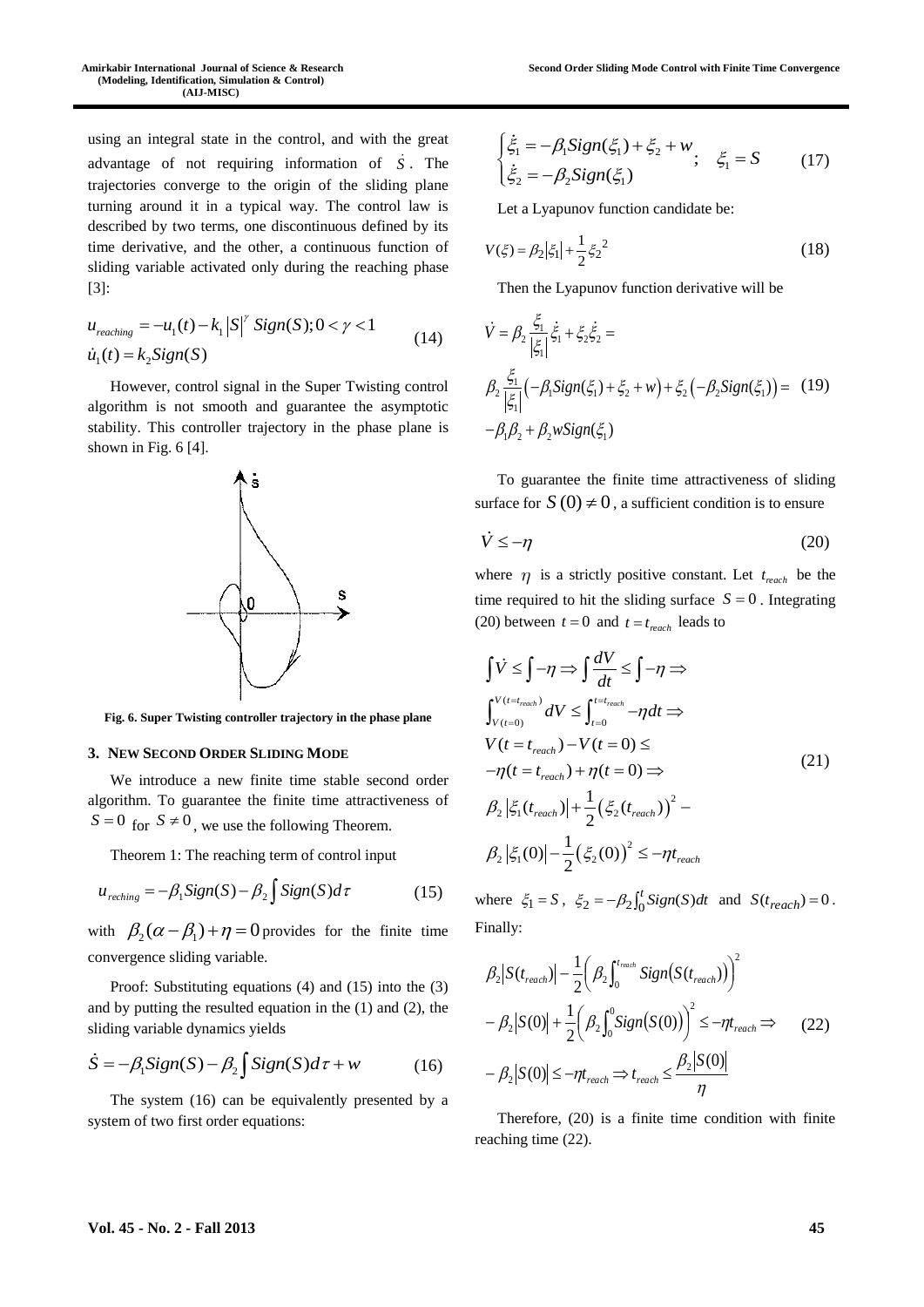Now, in order to satisfy the sliding condition (20) despite uncertainty on the dynamics system (17), substituting equation (19) into (20) yields

$$
-\beta_1\beta_2 + \beta_2 wSign(\xi_1) + \eta \le -\beta_1\beta_2 + \beta_2\alpha + \eta \le 0 \tag{23}
$$

By choosing  $\beta_2(\alpha - \beta_1) + \eta \le 0$  in (23), we can now guarantee that (20) is verified. So, we proved finite time convergence  $\xi_1 = S$  and  $\xi_2$  to zero. In the other words we have a finite time second order sliding mode controller.

By substituting equations (4) and (15) into equation (3), control input becomes

$$
u = -f(x) - \beta_1 \text{Sign}(x) - \beta_2 \int \text{Sign}(x) d\tau \tag{24}
$$

The switching bias terms in this control law act as an estimate of the uncertainty, when the system is not in sliding mode steady state. This algorithm is proposed for any nonlinear systems with matched structured uncertainty, but only is able to guarantee the reaching phase in finite time.

#### **4. SIMULATION EXAMPLES**

In this section, first the proposed algorithm is compared with the boundary layer method in a simple nonlinear example and its finite time stability is checked. Then, the new second order sliding mode is applied to designing guidance law for generating a smooth acceleration for intercepting with a maneuvering target. In this example removing chattering the  $Sign(x)$  function in (24) is replaced with  $Tanh(cx)$  function. Therefore the proposed control law is given as

$$
u = -f - \beta_1 \tanh(c_1 x) - \beta_2 \int \tanh(c_2 x) d\tau \qquad (25)
$$

where  $c_1$  and  $c_2$  are positive constants parameter for adjusting the smoothness of control signal. The response of proposed continuous function with deferent values for *c* , saturation and discontinuous Signum functions are shown in Fig. 7. As shown in this Figure with increasing value of  $c$  we are able to adjust the precision of the proposed function.

## **A. Comparison With The Boundary Layer Smc**

For verifying the performance of the proposed SMC, we apply the algorithm to a simple nonlinear model. The nonlinear system equation is:

$$
\ddot{x} = -2x\dot{x} + w + u \quad , |\omega| \le 1 \tag{26}
$$



**Fig. 7. The responses of Tanh(.), Sat(.) and Sign(.) functions.** 

Assume that the desired state is  $(x, \dot{x}) = (0,0)$ . For designing a proper control law, sliding variable is introduced as:

$$
S = \dot{x} + \lambda x \tag{27}
$$

An equivalent control is determined to cancel the known terms on the right hand side of equation  $\dot{S}$  that guarantee sliding along manifolds  $S = 0$ :

$$
\dot{S} = \ddot{x} + \lambda \dot{x} = -2x\dot{x} + w + u + \lambda \dot{x} \implies
$$
  

$$
u_{eq} = 2x\dot{x} - \lambda \dot{x}
$$
 (28)

If there is no uncertainty ( $w = 0$ ) in the system, then the equivalent control will maintain the system in the sliding surface  $S = 0$ .

Now, let us consider the case where uncertainty exists. To guarantee the finite time attractiveness of  $S = 0$ , we apply Theorem 1. Therefore, for the reaching law given in (15), the control input is

$$
u = 2x\dot{x} - \lambda \dot{x} - \beta_1 \operatorname{Tanh}(c_1(\dot{x} + \lambda x))
$$
  
-
$$
\beta_2 \int \operatorname{Tanh}(c_2(\dot{x} + \lambda x)) d\tau
$$
 (29)

Now we consider the situation in which the initial condition in (26) is  $(x(0), \dot{x}(0)) = (-1,2)$ ,  $\lambda = 1$  and uncertainty as shown in Fig. 8. We apply then the proposed second order sliding mode controller (29) with  $\beta_1 = 2$ ,  $\beta_2 = 5$ ,  $c_1 = 10$  and  $c_2 = 100$ .

Figs. 9 and 10 show the control input and reaching phase in the proposed SOSMC and conventional SMC. As shown in these Figures, the control input in the proposed SOSMC is smooth and in conventional SMC has chattering. Also in conventional SMC, sliding takes place on the  $S = 0$  axis in reaching phase, But in second order sliding mode algorithm sliding takes place in the origin only.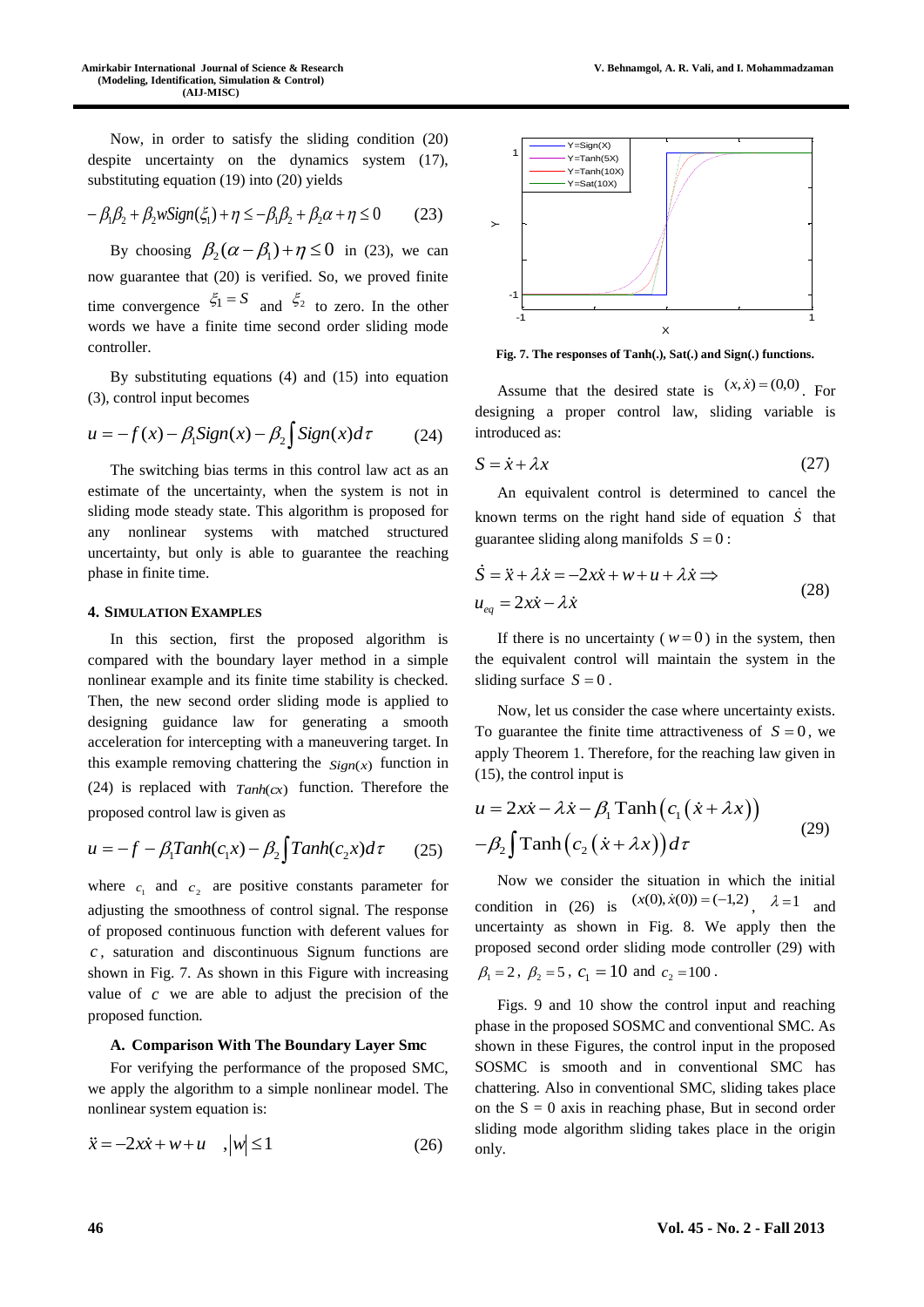



Control input and reaching phase in the proposed and boundary layer SMC are shown in Figs. 11 and 12. These Figures show that the control input in the boundary layer is smooth and has no chattering, but sliding takes place on the  $S = 0$  axis in reaching phase.

Sliding variable in the proposed and the boundary layer SMC is shown in Figs. 13 and 14. These Figures show that the S-variable in the proposed algorithm reaches the sliding surface in shorter time and higher precision than boundary layer SMC. Therefore, using boundary layer method the chattering is removed but the precision is decreased.



**Fig. 9. Control Input Signal using Proposed SOSMC and Conventional SMC.**



**Fig. 10. Reaching Phase using Proposed SMC and Conventional SMC.**



**Fig. 11. Control Input Signal using Proposed SMC and Boundary Layer SMC.**



**Fig. 12. Reaching Phase using Proposed SMC and Boundary Layer SMC.**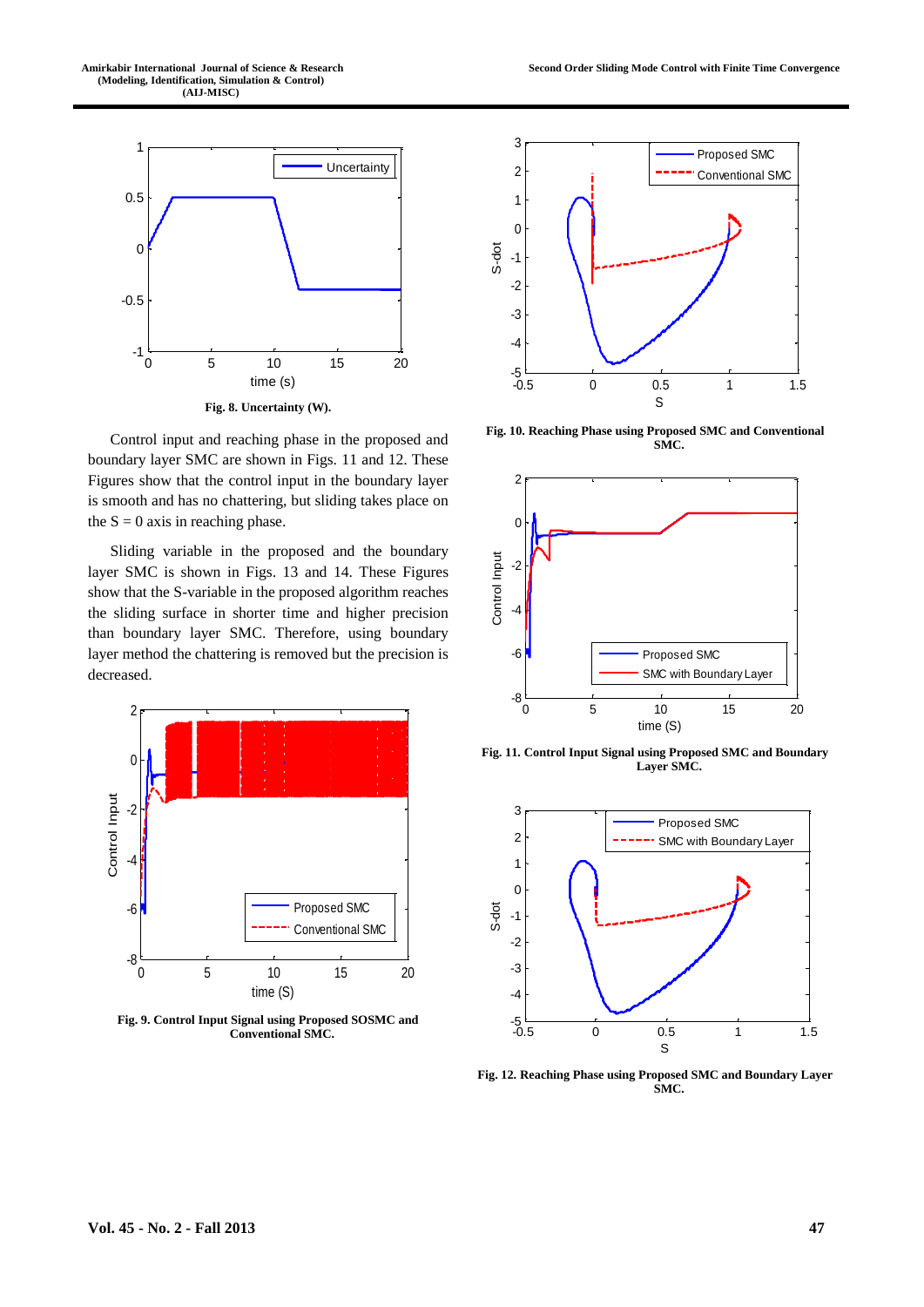

**Fig. 13. Sliding Variable using Proposed SMC and Boundary Layer SMC.**



**Fig. 14. Sliding Variable using Proposed SMC and Boundary Layer SMC (Sliding Phase).**

As shown in Figs. 15 and 16 the state variables in the proposed algorithm converge to zero with a lower overshoot than that of the boundary layer SMC.

The system trajectories using the proposed SMC and boundary layer SMC in the Phase Plane are shown in Fig. 17. This Figure shows that the reaching phase in proposed sliding mode algorithm is shorter than that of the boundary layer method. In other word using proposed method the system trajectory selects a shorter way to reaching the sliding surface.



**Fig. 15. State Variable 1 using Proposed SMC and Boundary Layer SMC.**



**Fig. 16. State Variable 2 using Proposed SMC and Boundary Layer SMC.**



**Fig. 17. System Trajectory using Proposed SMC and Boundary Layer SMC in the Phase Plane.**

Now we consider the situation in which the initial condition in (26) is  $(x(0), \dot{x}(0)) = (-1, -1)$ ,  $\lambda = 1$ and constant uncertainty  $w = 0.4$ . We apply the proposed controller (29) for  $t_r = 2,5,10$ . The controller gains are determined using (22) and (23) as shown in Table 1. Note that in this case the constant parameters are  $\alpha = 0.5$ ,  $C_1 = 200, C_2 = 250 \text{ and } S_0 = -2.$ 

**TABLE 1.** CONTROLLER GAINS FOR  $t_r = 2,5,10$ .

|     |      | 10   |
|-----|------|------|
| 1.5 | 0.9  | 0.7  |
|     | 0.6  | 0.3  |
|     | 0.24 | 0.06 |

Figs. 18 and 19 show the control input and reaching phase using the proposed and conventional SMC. As shown in these Figures for decreasing the reaching time the initial amplitude of the control input should increase. Also, sliding takes place at the origin.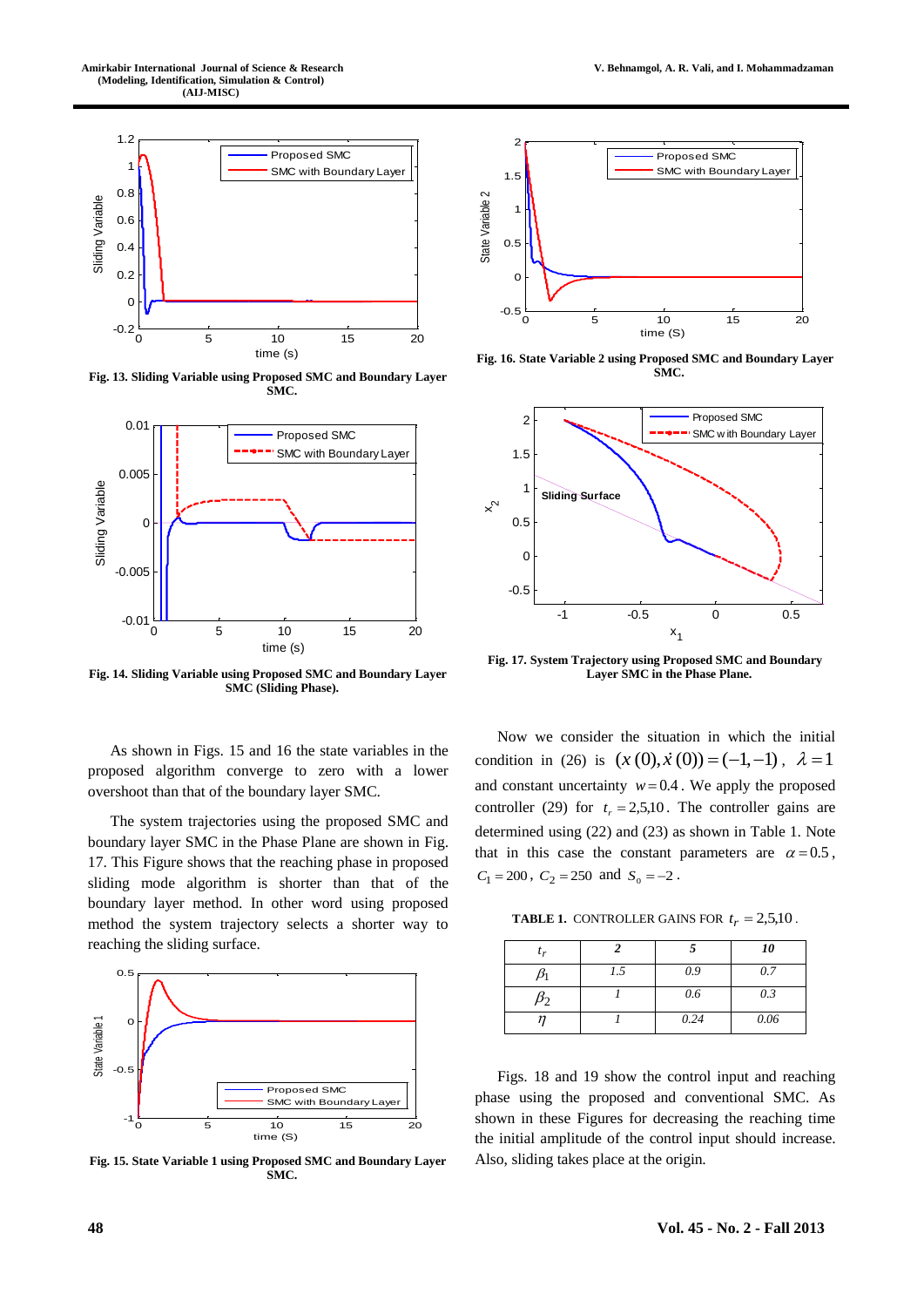

**Fig. 18. Control Input Signal using Proposed SMC with**   $t_r = 2{,}5{,}10$ .



Fig. 19. Reaching Phase using Proposed SMC with  $t_r = 2{,}5{,}10$ .

As shown in Figs. 20 and 21 sliding variable reaches zero in the desired time.



Fig. 20. Sliding Variable using Proposed SMC with  $t_r = 2{,}5{,}10$ .



Fig. 21. System Trajectory using Proposed SMC with  $t_r = 2,5,10$ **in the Phase Plane.**

#### **Second Order Sliding Mode Control with Finite Time Convergence**

#### **B. Guidance Application**

In this section, we apply the proposed algorithm for designing guidance law. For this, consider a two dimensional interceptor and target engagement as shown in Fig. 22. The kinematic relation between the target and interceptor motion is described as:

$$
\frac{d}{dt}\left(\dot{r}\right) = r\dot{\sigma}^2 - A_{m1} + A_{l1} \tag{30}
$$

$$
\frac{d}{dt}\left(r\dot{\sigma}\right) = -\dot{r}\dot{\sigma} - A_{m2} + A_{r2} \tag{31}
$$

where  $r$  is the relative range between target and interceptor,  $\sigma$  denotes the line of sight angle with respect to a reference axis,  $r\dot{\sigma}$  is the relative lateral velocity between interceptor and target,  $A_{t1}$  and  $A_{t2}$  are the radial and tangential components of target acceleration and *Am*<sup>1</sup> and  $A_{m2}$  are the radial and tangential components of interceptor acceleration, respectively [16, 17 and 18].

Note from (30) and (31) that  $A_{t1}$ , and  $A_{t2}$  can be treated as bounded uncertainties of the system. In equation (30) the control input is  $A_{m1}$  and control variable is  $\dot{r}$ . In equation (31) the control input is  $A_{m2}$  and control variable is  $r\dot{\sigma}$ .



**Fig. 22. Interceptor - target engagement geometry**

For designing guidance law, closing velocity error and relative lateral velocity could be considered in the sliding variable as

$$
\begin{cases}\nS_1 = \dot{r} - \dot{r}_d \\
S_2 = r\dot{\sigma}\n\end{cases}
$$
\n(32)

Maintaining the closing velocity in a desired value and nulling the relative lateral velocity provide the motivation for these sliding variables. By a suitable choice of controls  $A_{m1}$  and  $A_{m2}$ , if we are able to achieve  $S_1$ ,  $S_2 = 0$ , thus interception is guaranteed.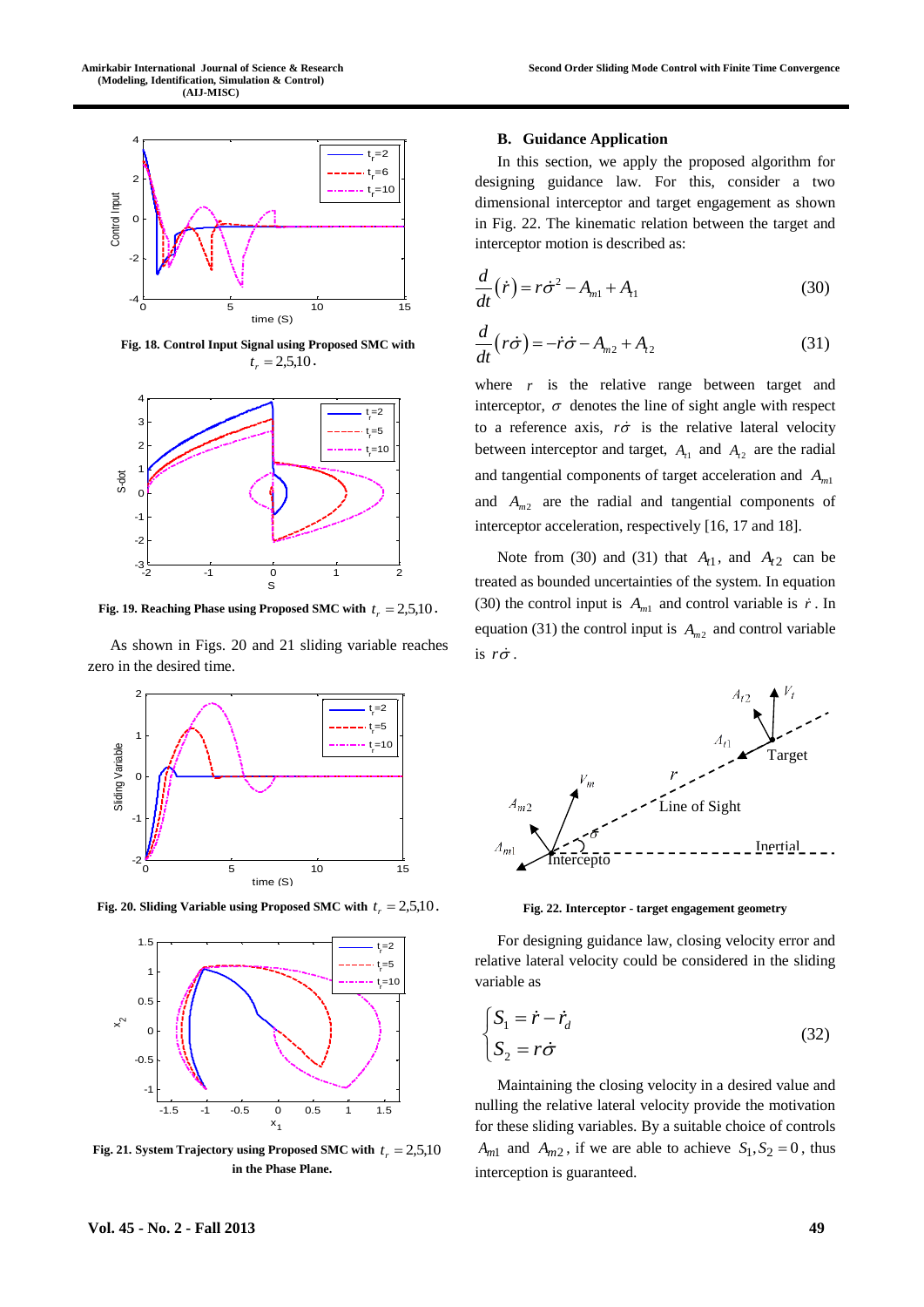The equivalent guidance command for the known dynamics is the equivalent control determined to cancel the known terms on the right hand side of Eqs. (30) and (31) that guarantee sliding along manifolds  $S_1$ ,  $S_2 = 0$ . Therefore the first derivative of sliding surfaces must be zero and these equivalent controls are achieved as:

$$
\begin{cases}\nA_{m1_{eq}} = r\dot{\sigma}^2 \\
A_{m2_{eq}} = -\dot{r}\dot{\sigma}\n\end{cases}
$$
\n(33)

If there is no uncertainty (target does not maneuver) in the system, then equivalent control will maintain the system in the sliding surfaces.

Now, let us consider the case where target accelerating exist. To guarantee the finite time attractiveness of  $S_1$ ,  $S_2$  = 0, we use Theorem 1. Therefore the guidance commands are designed as follow:

$$
A_{m1} = r\dot{\sigma}^2 + \beta_1 sign(\dot{r} - \dot{r}_d) + \beta_2 \int sign(\dot{r} - \dot{r}_d) d\tau
$$
 (34)  

$$
A_{m2} = -\dot{r}\dot{\sigma} + \beta_3 sign(r\dot{\sigma}) + \beta_4 \int sign(r\dot{\sigma}) d\tau
$$
 (35)

with  $\beta_2(\alpha_1 - \beta_1) + \eta_1 = 0$  and  $\beta_4(\alpha_2 - \beta_3) + \eta_2 = 0$ , which provides for the finite time convergence of the closing velocity and relative lateral velocity where  $\alpha_1$  is the bound of  $A_{t_1}$  and  $\alpha_2$  is the bound of  $A_{t_1}$ .

The switching bias terms in this guidance law act as estimates of the target acceleration, when the system is not in steady state sliding mode. In other words, the guidance law (35) behaves like the APN guidance law. This guidance law has been named as the Finite Time Second Order Sliding Mode Guidance. This guidance law can also be viewed as a form of the Modified Proportional Navigation (MPN). However, the main advantage of this guidance law over APN and MPN is that it does not require any explicit target maneuver estimation.

We apply the proposed controllers (34) and (35) for guidance system with equations (30) and (31). we consider the situation in which the initial relative distance is 30 km, the closing velocity is 700 m/s, and the lateral relative velocity is 423 m/s and in the proposed guidance laws for the purpose of implementation, the *Sign*(.) function is replaced with *Tanh*(.) function. Also, the target maneuvers as shown in Figs. 23 and 27 normal to the line of sight. Note that, the bounds of target accelerations (uncertainty) are  $\alpha_1 = 5$  and  $\alpha_2 = 20$  that are used in (34) and (35).

First, we apply the proposed guidance law (34) in equation (30). Fig. 23 shows the guidance command 1 (control input 1). As seen in this Figure, the control input is smooth and has no chattering, but with increasing the value of  $\eta_1$ , the maximum magnitude of the missile acceleration is increased,

Fig. 24 shows the closing velocity (state variable 1) and Fig. 25 shows the sliding variable 1. As shown in these Figures, the control variable 1 in desired finite time reaches to desired value and sliding variable 1 reaches to sliding surface  $S_1 = 0$ . Also with varying the value of parameter  $\eta_1$ , we are able to adjust the time of zeroing sliding variable.



**Fig. 23. missile acceleration (control input 1) and target acceleration**  (**uncertainty**) with  $\eta_{11} < \eta_{12} < \eta_{13}$ .



Fig. 24. closing velocity (state variable 1) with different value for  $\eta_1$  $(\eta_{11} < \eta_{12} < \eta_{13})$ .

Fig. 26 presents the phase plane obtained by using the proposed guidance law. The plots confirm the expected behavior of the sliding variable 1 and the phase plane converging to zero in a finite time.

Therefore, the finite time second order sliding mode controller (34) is able to eliminate chattering in control signal and finite time stabilizing the system (30). This controller is further robust against to uncertainty (target maneuvers  $A_{t1}$ ).

Now we apply the proposed guidance law (35) in (31). Fig. 27 shows the guidance command input 2 (control input 2). As seen in this Figure, the control input is smooth and has no chattering, but by increasing the value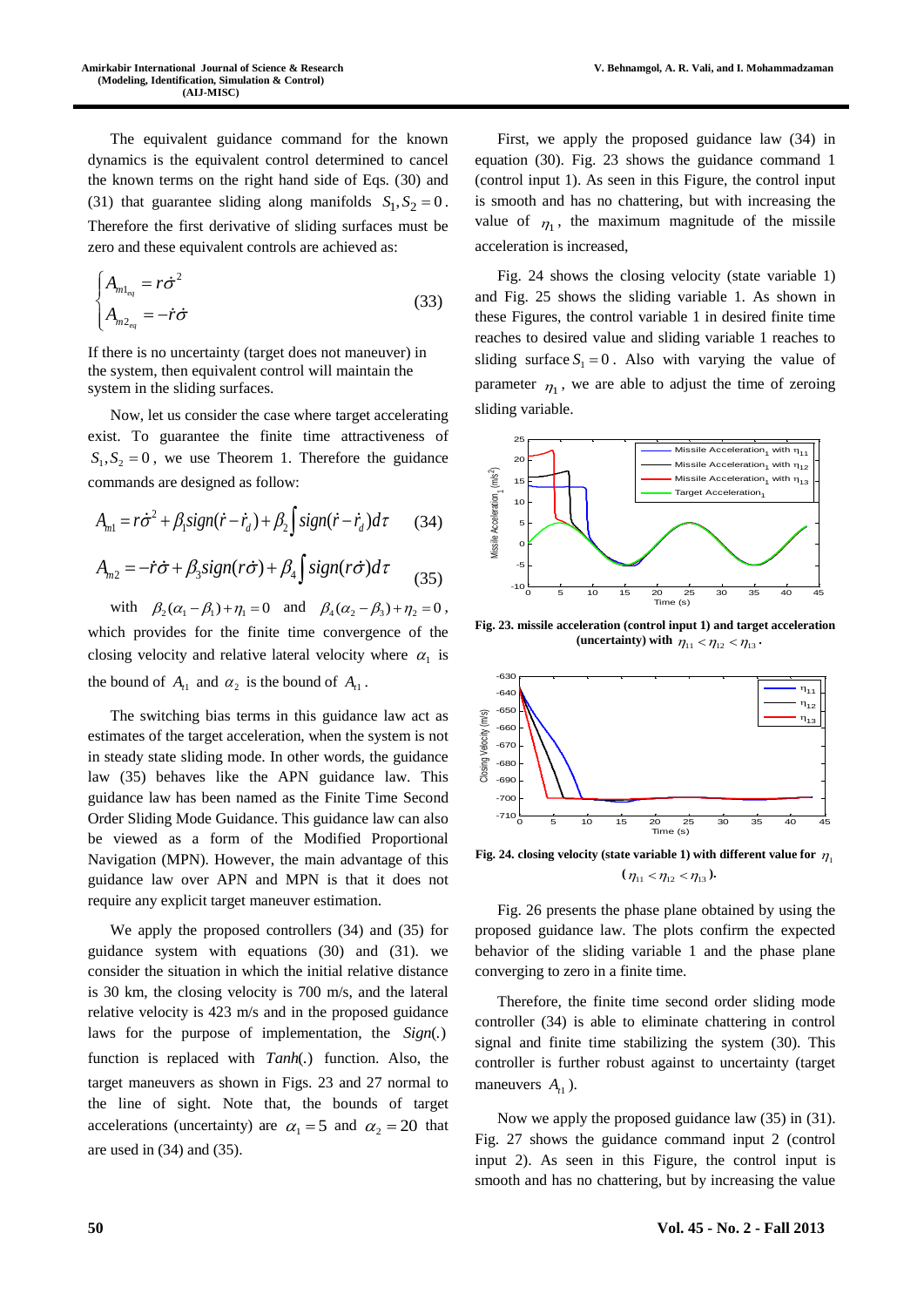of  $\eta_2$ , the maximum magnitude of the missile acceleration is increased,



**Fig. 26. phase plane of sliding variable 1.**

Fig. 28 shows the relative lateral velocity (state variable 2). As shown in this Figure, the control variable 2 in desired finite time goes to zero and the sliding variable 2 reaches to sliding surface  $S_2 = 0$ . Also with varying the value of parameter  $\eta_2$ , we are able to adjust the time of zeroing sliding variable.

Fig. 29 presents the phase plane obtained by using the proposed guidance law. The plots confirm the expected behavior of the sliding variable 2 and the phase plane converging to zero in a finite time.

Fig. 30 shows the relative range in the end of engagement. It is clear that, with increasing the values of parameters the time of flight and intercepting with target is decreased. In other words, the time of zeroing relative range is decreased. Therefore, finite time stable guidance law is able to adjusting the time of intercept.

Therefore, the finite time second order sliding mode controller (35) is able to eliminate chattering in control signal and finite time stabilizing the system (31) that leads to decreasing time of flight and improving the performance of guidance law. This controller is also robust against to uncertainty (target maneuvers  $A_{t2}$ ).



**Fig. 27. missile acceleration (control input 2) and target acceleration**  (**uncertainty**) with  $\eta_{21} < \eta_{22} < \eta_{23}$ .



**Fig. 28. relative lateral velocity (sliding variable 2) with different value for**  $\eta_2$  ( $\eta_{21} < \eta_{22} < \eta_{23}$ ).



**Fig. 29. phase plane of sliding variable 2.**